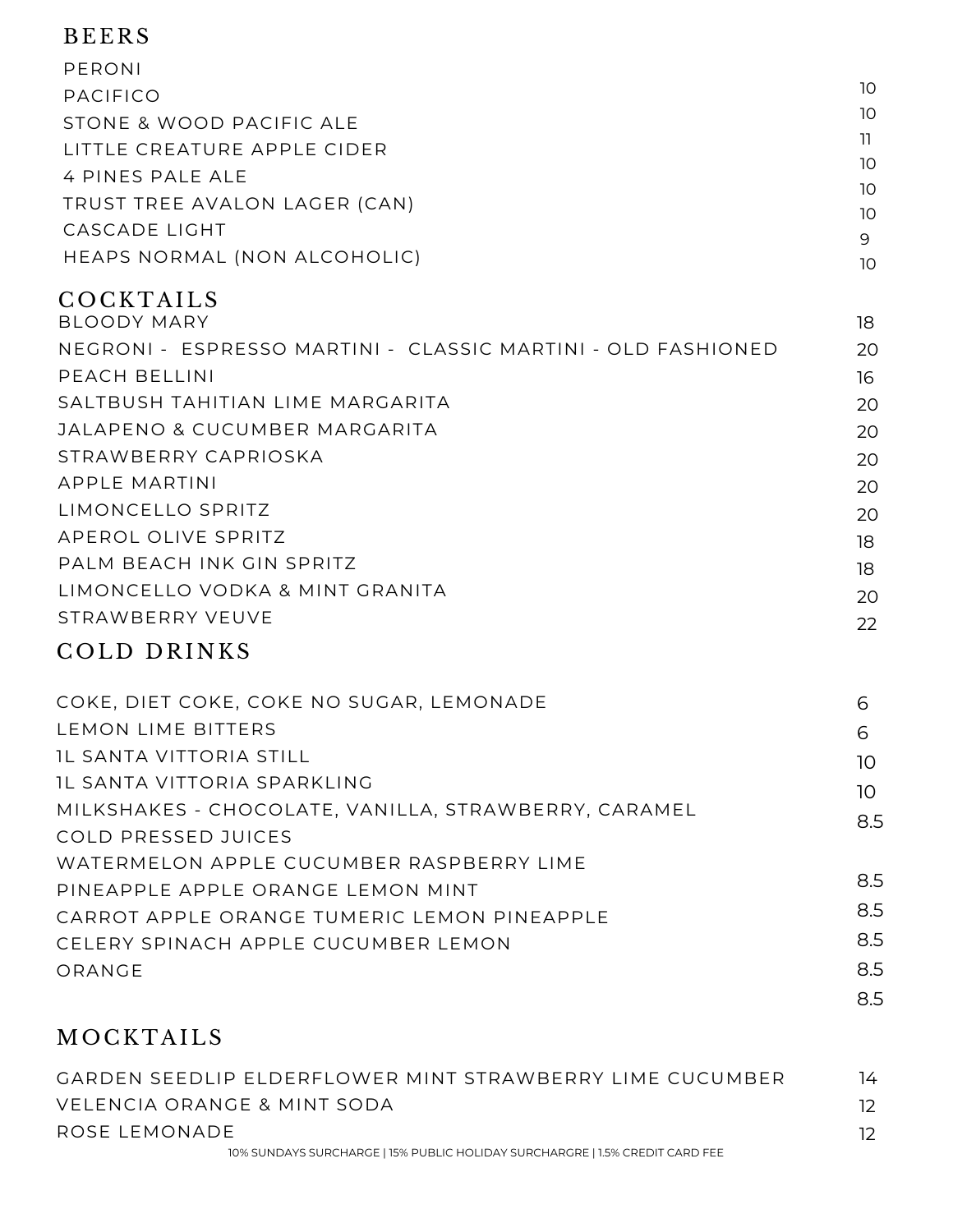## RE D

| BROKENWOOD 8 ROWS CABERNET SAUV MERLOT             | 13/65 |
|----------------------------------------------------|-------|
| RUI E OF THIRDS 2018 BAROSSA VALLEY GSM            | 15/75 |
| CHATEAU DE BELLEVERNE BEAUJOLAIS 2020 VILLAGES     | 16/82 |
| ZONZO ESTATE YARRA VALLEY PINOT NOIR 2020          | 16/79 |
| TIM ADAMS SCHAEFER CLARE VALLEY SHIRAZ             | 19/95 |
| BROKENWOOD BEECHWORTH PINOT NOIR 2021              | 79    |
| LES JAMELLES PAYS D'OC PINOT NOIR 2018             | 65    |
| DA VERO ORGANIC NERO D'AVOI O                      | 75    |
| MANYARA ADELAIDE HILLS PINOT NOIR                  | 65    |
| LE FOU 'THE MADMAN' MALBEC PAYS D'OC 2017          | 75    |
| UGGIANO COLLI FIORENTINI CHIANTI 2018              | 75    |
| MANSALTO 'LA COMMENDA' CHIANTI 2018 DOCG           | 75    |
| SANT ELLERO CHIANTI DOCG 2019                      | 82    |
| MR RIGGS MONTEPULCIANO ADELAIDE HILLS 2019         | 85    |
| HASTWELL & LIGHTFOOT MCLAREN VALE 2017 TEMPRANILLO | 80    |
| TIM ADAMS CLAIR VALLEY LADERA TEMPRANILLO 2016     | 89    |
| MAC FORBES YARRA VALLEY PINOT NOIR                 | 89    |
| MINIM METCALFE 2019 HEATHCOTE SHIRAZ               | 89    |
| SEPTEMBRE BOURGOGNE PINOT NOIR 2018                | 95    |
| BROKENWOOD HUNTER VALLEY SHIRAZ                    | 95    |
| BROKENWOOD MCLAREN VALE WADE BLOCK SHIRAZ 2019     | 150   |
| EASTERN PEAKE PINOT NOIR COGHILLS CREEK VIC 2019   | 95    |
| MOSS WOOD AMYS MARGARET RIVER 2019                 | 92    |
| PEGASUS BAY PINOT NOIR 2019                        | 150   |
| MOILLARD GRIVOT POMMARD                            | 295   |
| BROKENWOOD GRAVEYARD VINEYARD SHIRAZ 2019          | 450   |
|                                                    |       |

# ROS É

| LES JAMELLES PAYS D'OC ROSE                 | 13/65 |
|---------------------------------------------|-------|
| CHATEAU DE LAUMERADE COTES DE PROVENCE 2020 | 17/80 |
| TRIFNNES 2018 NANS LE PINS ROSE             | 68    |
| CHEEKY GOAT 2019 COONAWARRA PINOT GRIS      | 65    |
| I F FOU 2020 ROSE                           | 65    |
| 2019 MAC FORBES EB ROSÉ                     | 79    |
| DUNE 2020 MCLAREN VALE BONAIRE ROSE         | 79    |
| PEYRASSOL 2018 LA CROIX DES TEMPLIERS       | 85    |
|                                             |       |